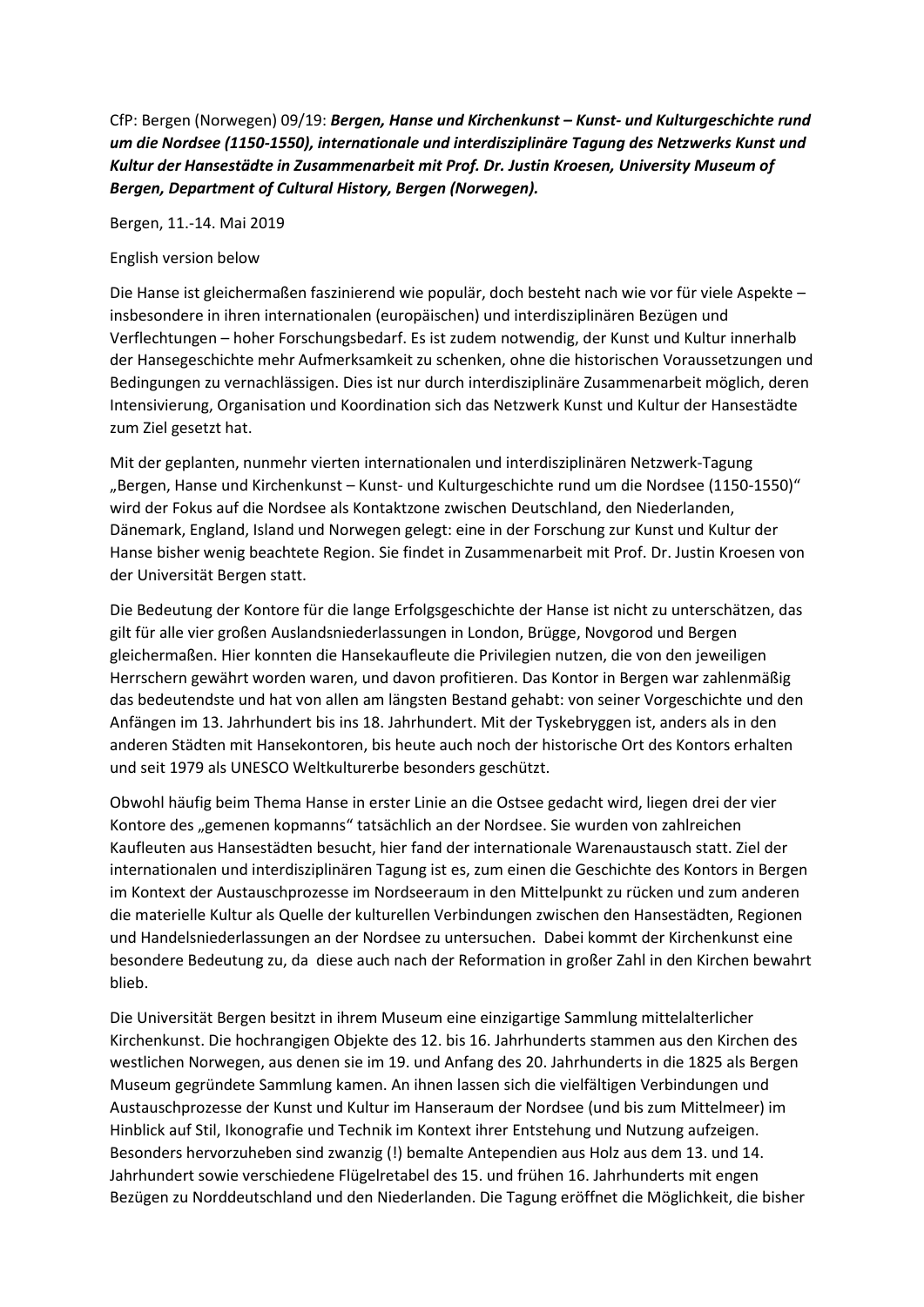außerhalb Norwegens noch viel zu wenig bekannten Kunstwerke direkt vor Ort im interdisziplinären Dialog zu diskutieren und in die Forschung zur Hanse einzubinden. Eine Exkursion innerhalb Bergens und zu ausgewählten Kirchen in der Region führt die Tagungsteilnehmer im Anschluss zu authentischen Orten der norwegischen Kulturlandschaft.

Handelsprodukte wie z.B. Stockfisch, die Organisation des Zusammenlebens, die Zusammenarbeit mit Einheimischen, Integrations- und Abgrenzungsprozesse, Konkurrenz und Konflikte, religiöses Leben und Stiftungen z.B. in der Marienkirche, Alltägliches, Entwicklungen und Veränderungen im Verlauf der Jahrhunderte, kulturelle und wirtschaftliche Kontakte zwischen den vier Kontoren und zwischen Bergen und einzelnen Hansestädten im Nordseeraum bieten vielfältige Themenkomplexe für die Beiträge und den wissenschaftlichen Diskurs der geplanten Tagung. Der Dialog zwischen den Disziplinen, insbesondere Geschichte, Archäologie und Kunstgeschichte, und die internationale Zusammenarbeit versprechen neue Perspektiven auf die Geschichte des Bergener Kontors im Kontext der europäischen Geschichte.

Konferenzsprachen sind Deutsch und Englisch.

Bitte schicken Sie Ihr Exposé (max. 500 Wörter) für einen Vortrag (30 Minuten) und einen kurzen Lebenslauf bis zum **15. Januar 2019** per Email an Justin Kroesen, Kerstin Petermann und Anja Rasche (Netzwerk Kunst und Kultur der Hansestädte): [info@netzwerk-hansekultur.de.](mailto:info@netzwerk-hansekultur.de)

## English version

CfP: Bergen (Norway) 05/19: **Bergen, Hanse and Church Art – Art and Cultural History around the North Sea (1150-1550), international and interdisciplinary conference of the Network Art and Culture of the Hanseatic Cities, in cooperation with Prof. Dr. Justin Kroesen, University Museum of Bergen, Department of Cultural History, Bergen (Norway)**.

Bergen, 11 - 14 September 2019

The Hanseatic League is as fascinating as it is popular, but there is still a great need for research especially concerning its international (European) and interdisciplinary connections and interdependencies. It is also necessary to pay more attention to art and culture within Hanseatic history without neglecting the historical context and conditions. This is only possible through interdisciplinary cooperation. The promotion, organisation and coordination of this is among the primary aim of the "Network Art and Culture of the Hanseatic Cities".

The planned international and interdisciplinary network conference "Bergen, Hanse and Church Art - Art and Cultural History around the North Sea (1150-1550)" will focus on the North Sea as a contact zone between Germany, the Netherlands, Denmark, England, Iceland and Norway: a region that has so far received relatively little attention in research on the art and culture of the Hanseatic League. It will take place in cooperation with Prof. Dr. Justin Kroesen from the University of Bergen.

The importance of the four Hanse "Kontore" in London, Bruges, Novgorod and Bergen for the long successful history of the Hanseatic League should not be underestimated. Here the Hanse merchants profited from special privileges granted by the respective rulers. The Kontor in Bergen had the highest number of merchants compared to the other Kontors and lasted longest of all: from its prehistory and beginnings in the 13th century to the 18th century. With the Tyskebryggen, the